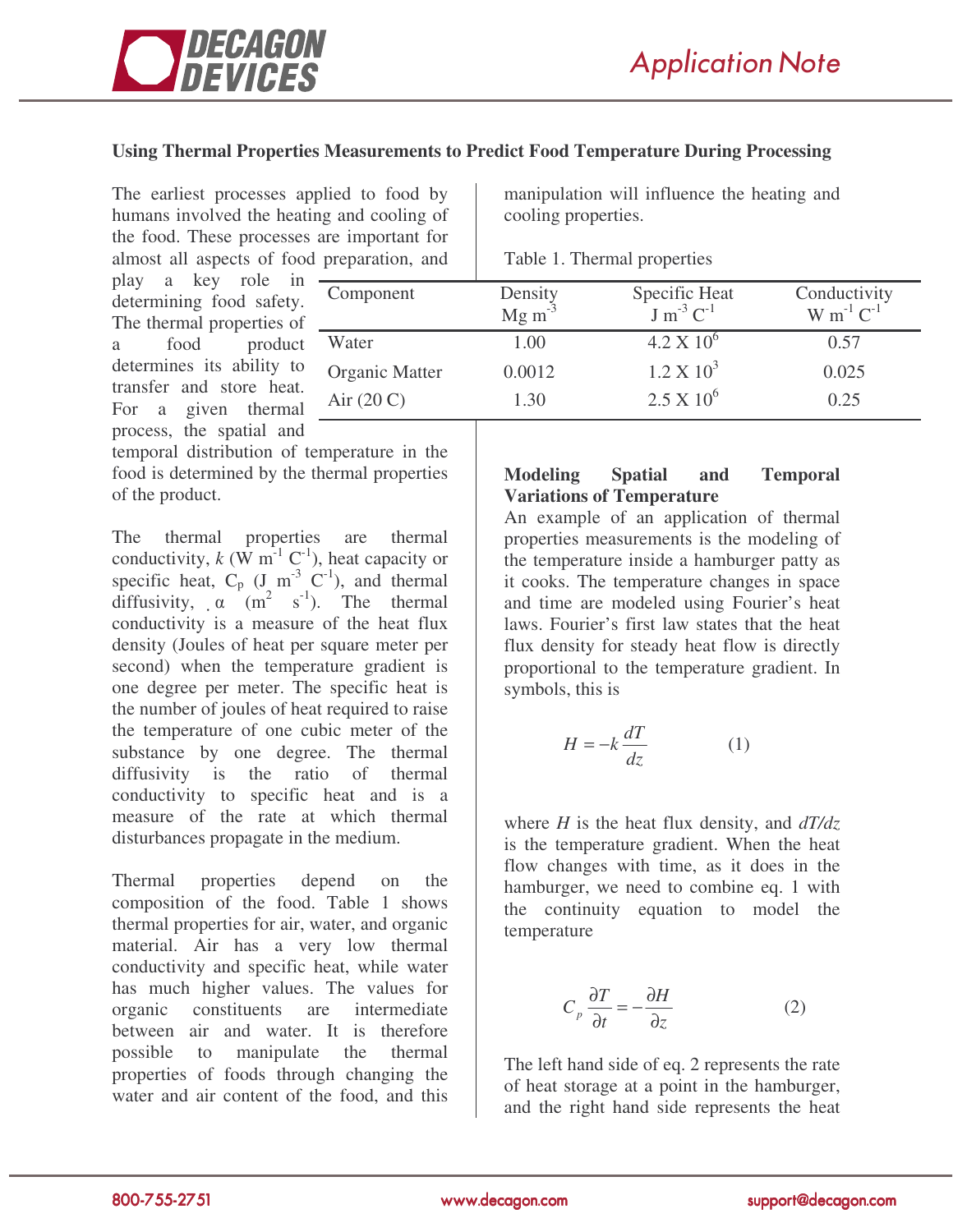

flux divergence, or rate of change of heat flux density with depth. Combining eqs. 1 and 2 gives Fourier's second heat law:

$$
C_p \frac{\partial T}{\partial t} = \frac{\partial}{\partial z} \left( k \frac{\partial T}{\partial z} \right) \tag{3}
$$

If thermal conductivity is constant with depth, *k* can be taken outside the derivative. We can also divide both sides by  $C_p$  to obtain a more familiar form of Fourier's second law:

$$
\frac{\partial T}{\partial t} = \alpha \frac{\partial^2 T}{\partial z^2}
$$
 (4)

where  $\alpha = k/C_p$  is the thermal diffusivity. According to eq. 4, the locations in the hamburger where temperature will change fastest with time is the location where the change with depth of the temperature *gradient* is largest.

Equation 4 can be solved to determine the temperature within the meat at any location and time if we know: 1) the temperature of the griddle, 2) the initial temperature of the meat, and 3) the thermal properties of the meat. Solutions to this kind of problem are complex, mathematically, but are standard fare in engineering heat transfer. Often they are done using computers and numerical methods. The important point to make here is that the thermal properties must be known in order to solve the problem.

## **Determining the Thermal Properties of Foods**

As previously mentioned, the thermal properties of food products depend strongly on the composition of the product. If the composition of the product is known, and specific heat data for each of the components are available, the specific heat

of the product can be computed. It is just the sum of the volume fractions of each of the components multiplied by their respective specific heats. The thermal conductivity of a mixture of components is not easily obtained, since it is determined not only by the thermal conductivity and volume fraction of the components, but also by how they are mixed. In practice it is often easiest to just measure the thermal properties. The measurement is made by applying a known amount of heat to the material in a specified configuration, and using Fourier's laws in an inverse mode to find the thermal properties.

# **Thermal properties measured with a dual probe technique**

A method has been developed which allows measurement of all three thermal properties in a single measurement. This is the method used by Decagon's ThermoLink®. Two stainless steel needles are mounted 6 mm apart. A heating wire is in one needle and a thermocouple in the other. The two needles are placed in the sample and the heater is pulsed for 8 seconds. The temperature rise above ambient, and total power dissipated is monitored by a microcontroller.

Campbell et al. (1991) gives the equation for the temperature rise at some distance, *r,* from a pulsed line heat source as

$$
\Delta T = \frac{q}{4\pi kt} \exp\left(\frac{-r^2}{4\alpha t}\right) \tag{5}
$$

where *r* is the distance between the line heat source and the temperature sensor,  $\Delta T$  is the temperature rise measured by the temperature sensor, *q* is the power dissipated by the heater, *k* is the thermal conductivity, and  $\alpha$  is the thermal diffusivity. Equation 5 is used with a mathematical inverse method to determine the thermal conductivity and